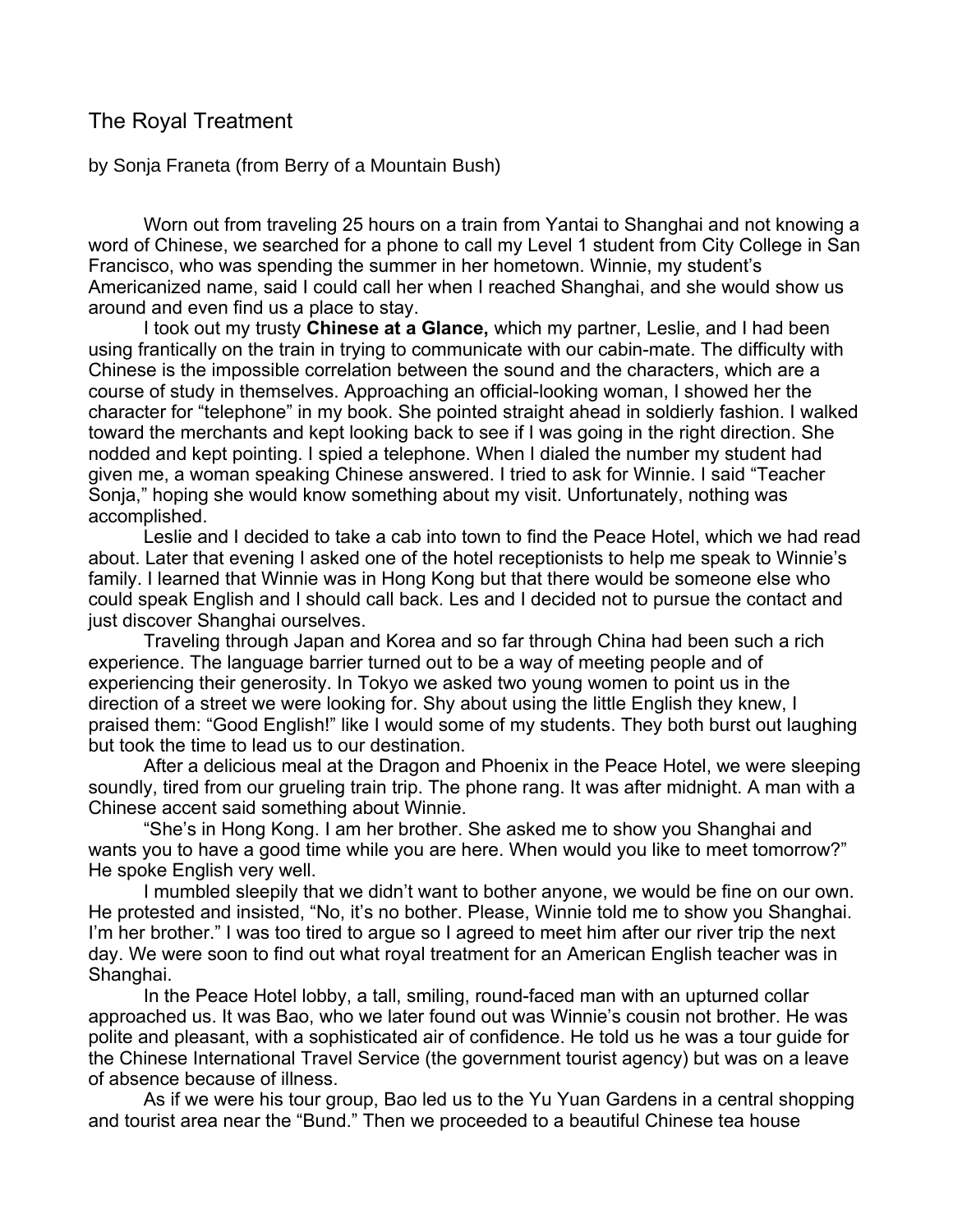surrounded by water and fountains. Upstairs, in a room paneled with mahogany, we had green tea and pigeon eggs, tofu, and rice snacks. Later we had dinner at the Green Wave Restaurant, where Bill and Hilary had eaten just a week earlier. Bao ordered for us with a royal air, which made us feel like queens. (Were we all just American Imperialists like the Clintons?)

We could only eat half the sumptuous spread before us, and Bao insisted on paying. "I'm keeping the receipts for Winnie. She said to pay for all the taxi fares too. You are her guests and I will not accept any money." He took his job very seriously. Did my teaching deserve such royal treatment?

During the evening his cell phone rang a few times. One of the calls was Winnie checking up on our dinner. She wanted to say a few words but her English was not quite adequate for a phone conversation. I wondered what she learned in that crowded basement classroom at City College.

The final evening was a crowning touch to our absent hostess's hospitality. Bao led us through the maze of bicycles, pedi-cabs, and cars. The streets in downtown Shanghai seemed permanently gridlocked, but somehow cars plunged ahead and cyclers were stoic and fearless. Pedestrians were the last in consideration. As Bao serenely crossed in the middle of the street, we jerked our heads from side to side to scoot through, hanging onto one another.

In the evening we dined at a tourist restaurant that boasted Mongolian style barbecue. We were scheduled to go there with our China tour, which started in a couple of days, but Bao still kept it on our itinerary. We were the only ones in a massive banquet room designed for a hundred tourists. Our host seemed friendly with all the employees.

"I always used to bring my groups here so this is a reunion of old friends." He introduced me to one of the workers, probably as Winnie's teacher, and I saw her face light up in admiration.

His cell phone rang again several times, while we ate. Once when he got off the phone he told us, "That was Winnie's brother. By the way, do you know what kind of business Winnie and her husband have?"

I said no and explained that I didn't know Winnie very well—I had a class of 50 students and there really wasn't much opportunity to get to know individuals.

"They have a factory that makes those uhhh... covers for women. I don't know what they are called." And he gestured where, over his chest, the cover might go.

I said, "Brassiere, or bra."

"Yes, Winnie's are sold in all the major department stores. She and her husband have a factory in the south of China."

The phone rang again. This time he was very animated and seemed almost angry, or at least firm on the phone.

"Winnie's brother wants us to go to the department store immediately. To choose that…what do you call it?"

"Brassiere?" said Leslie.

 "Yes," he said, shaking his head, "but I told him it was late." Actually, it wasn't late. Perhaps Bao himself had plans for the evening.

"I'm glad you said that, because we are tired," I said and got no response. We had no choice in the matter.

About five minutes later the phone rang again. This time it was Winnie calling from Hong Kong adamant that her teacher have the opportunity to pick out a bra at the department store. Another phone call to the brother and we were on our way to the Pacific, one of the finest department stores in Shanghai! As the taxi inched closer to our destination, traffic came to a complete standstill. Bao paid the driver, we stepped out onto the street and climbed